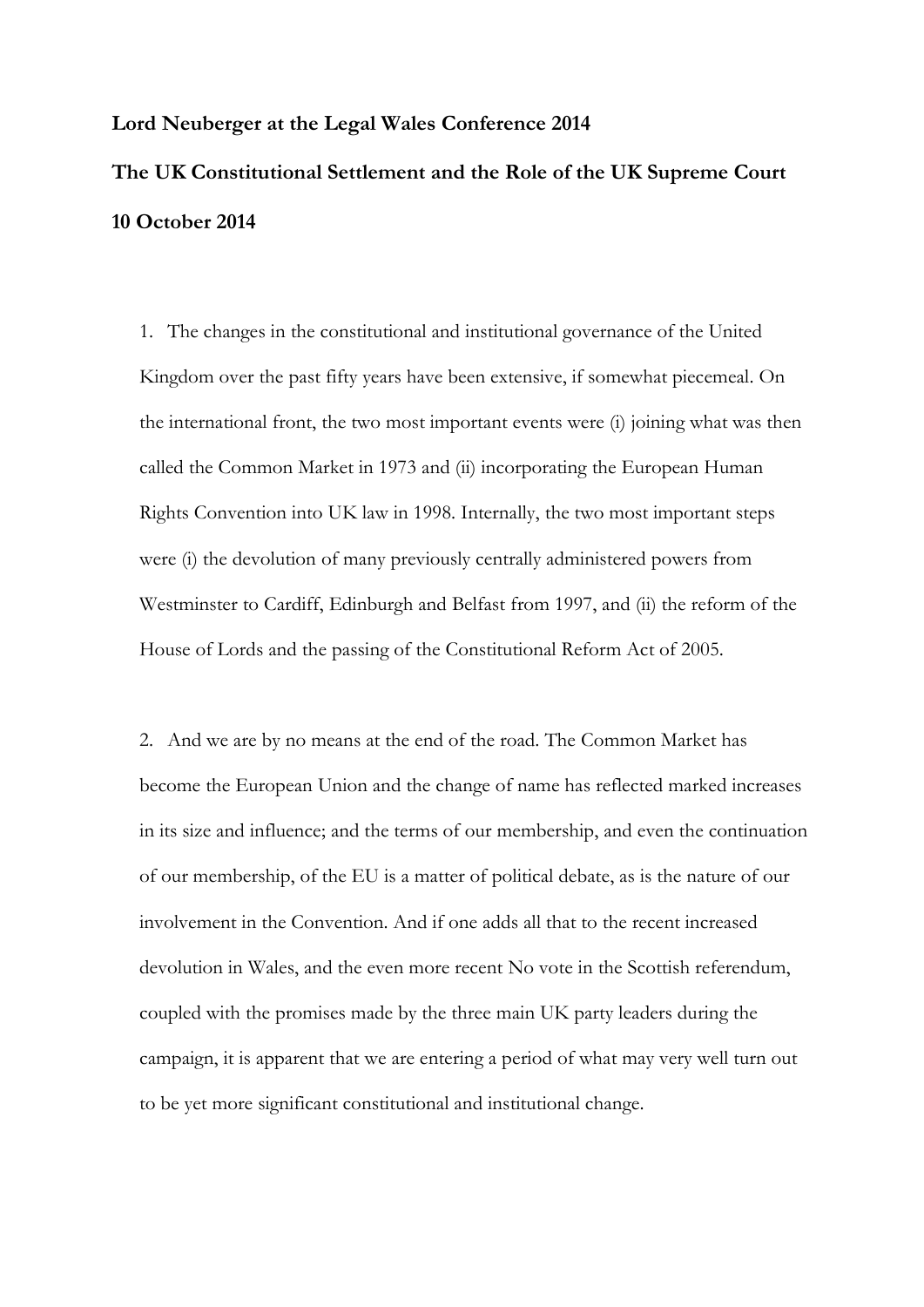3. Anyone, particularly a judge, must be very careful about what they say about changes which may or should occur. To pontificate publicly about specific changes, whether in relation to devolution or to Europe, particularly at such a sensitive period, is self-evidently dangerous for anyone, and this is particularly true for a judge: just as the judiciary expects politicians to keep off the judges' territory so should we judges respect the boundary and keep to our side of it. However, the boundary is not entirely clear-cut and there is a degree of over-lap, the constitutional equivalent of the Welsh Marches or Debateable Land, where both politicians and judges can claim to have the right not to be excluded, and where they must therefore step with particular care to avoid treading on each other's toes. That area, I suggest, is principally occupied by issues concerning the rule of law. Although there are occasional lapses on each side, the United Kingdom is very fortunate compared with many other democracies in the mutual respect which judges and politicians generally show towards each other. And, of course, in some circumstances, judges, like politicians, do not merely have to consider whether they have a right to speak out: sometimes, there is a duty to do so.

4. Bearing these factors in mind, it is, I think, both legitimate and appropriate for me to say that any negotiations, whether concerning our relationship with the EU or the Council of Europe, or the devolution of power within the UK, and any outcome of such negotiations, must accord full respect to the two basic inalienable principles, which have long governed and underwritten the United Kingdom's constitutional settlement, namely democracy and the rule of law. Whether we take things for granted or discuss them furiously, whether we make changes or keep things as they are, we must not lose sight of those fundamental two tenets of our system of government.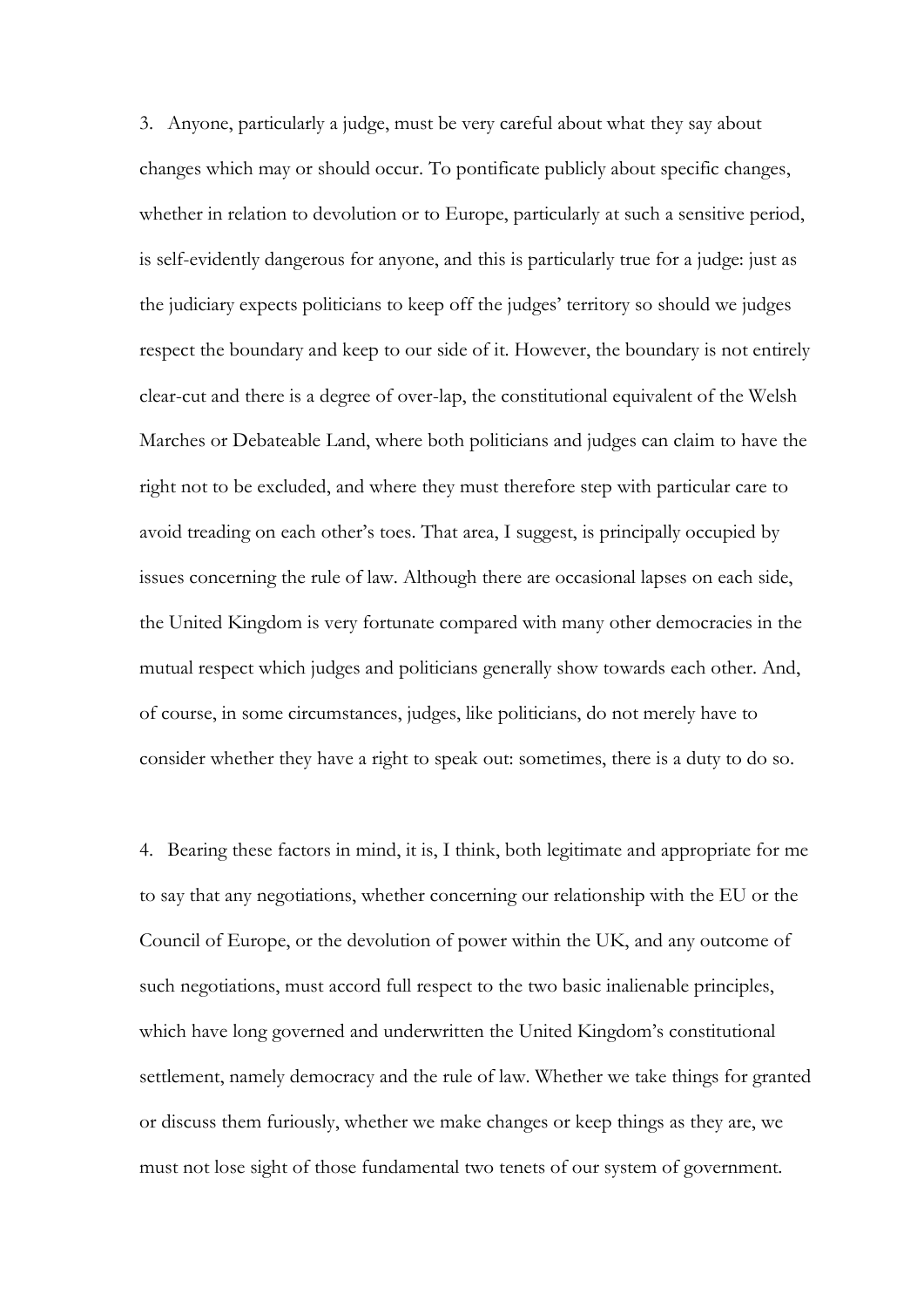5. I suspect many people would say that calls for maintaining democracy and the rule of law are as banal as calls for motherhood and apple pie, but neither democracy nor the rule of law is quite as simple as many people seem to believe. Pure democracy has never existed in the sense that no country has been run on the basis that every governmental decision is taken by a vote of all citizens. Even ancient Athens was not governed in that way - women and slaves had no vote. And these days, with multifarious complex government decisions having to be taken daily, it would be inconceivable to subject even all important issues to a referendum. So that means we are talking about democratically elected governments, which in turn means electoral systems. And, as we can see from examining the many different systems which exist throughout the democratic world, any electoral system involves a substantial degree of compromise with, or at least a dilution of, some fundamental aspects of elementary democracy.

6. But, quite apart from this, a democratically elected government may prove to be so unacceptable to enough people to result in its downfall. If a substantial body of its people does not accept a country's electoral system or the outcome which it produces, it will not work, however fair and representative it may appear to outsiders to be. In the United Kingdom and many other countries in the world, we take it for granted that if the government loses an election, then, subject to bona fide legal challenges, it will stand down and make way for the opposing party and the result will be accepted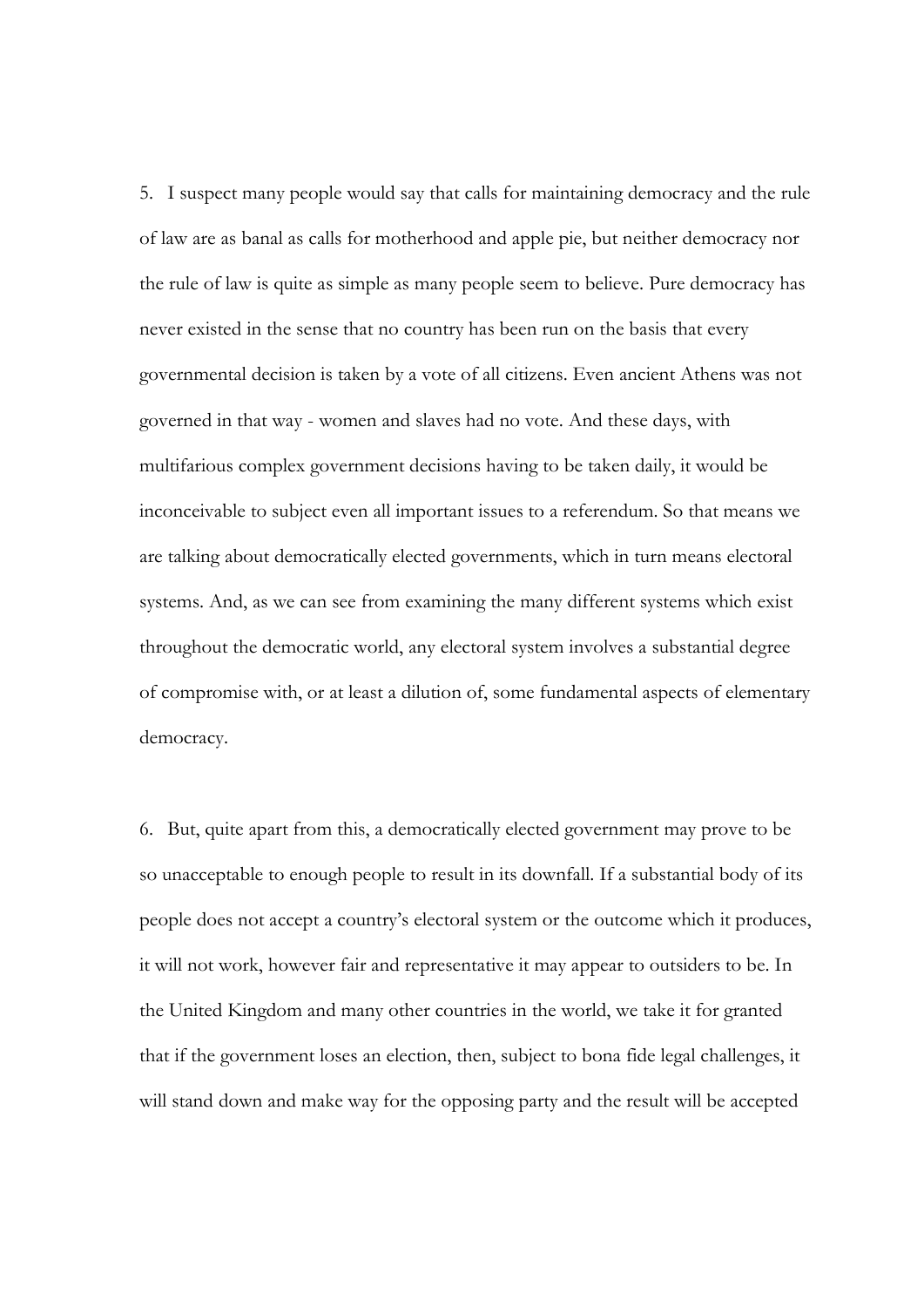by the people as a whole. Without that general acceptance, democracy cannot work – Egypt and Thailand represent two recent examples of the truth of that point.

7. The failure of democratically elected governments in those countries may also demonstrate the truth of the connected point that democracy won't work if the democratically elected government does not comply with the rule of law and, for instance, proceeds without regard for the interests of minorities. In the case of Egypt and Thailand, it was, I believe, the interests of the minority who supported the party which had been unsuccessful in the election which were overlooked, but it is true of any minority. That is a moral point as well as a practical one: in the modern world at any rate, democracy cannot simply mean the tyranny of the majority, or oppression of any individual's fundamental rights. And, without those vital features, a democratic government, perfectly properly elected, can result in persecution of minorities; we should never forget that Hitler and Mussolini came to power through democratic elections.

8. The political give and take of democratic government involves messy compromises, last minute deals, short term fixes, sops to interest groups, half-baked concessions, crowd-pleasing sound-bites, and grandstanding provisions. That is the price of democracy, and, when we moan about it, we would do well to remember a perceptive observation, attributed to Winston Churchill, "democracy is the worst form of government except all those other forms that have been tried"<sup>1</sup>. But such imperfections do mean that democratic government cannot always safely stand on its own. We need the checks and balances, as one of the three most prominent founding

<sup>&</sup>lt;sup>1</sup> Winston Churchill, House of Commons 11 November 1947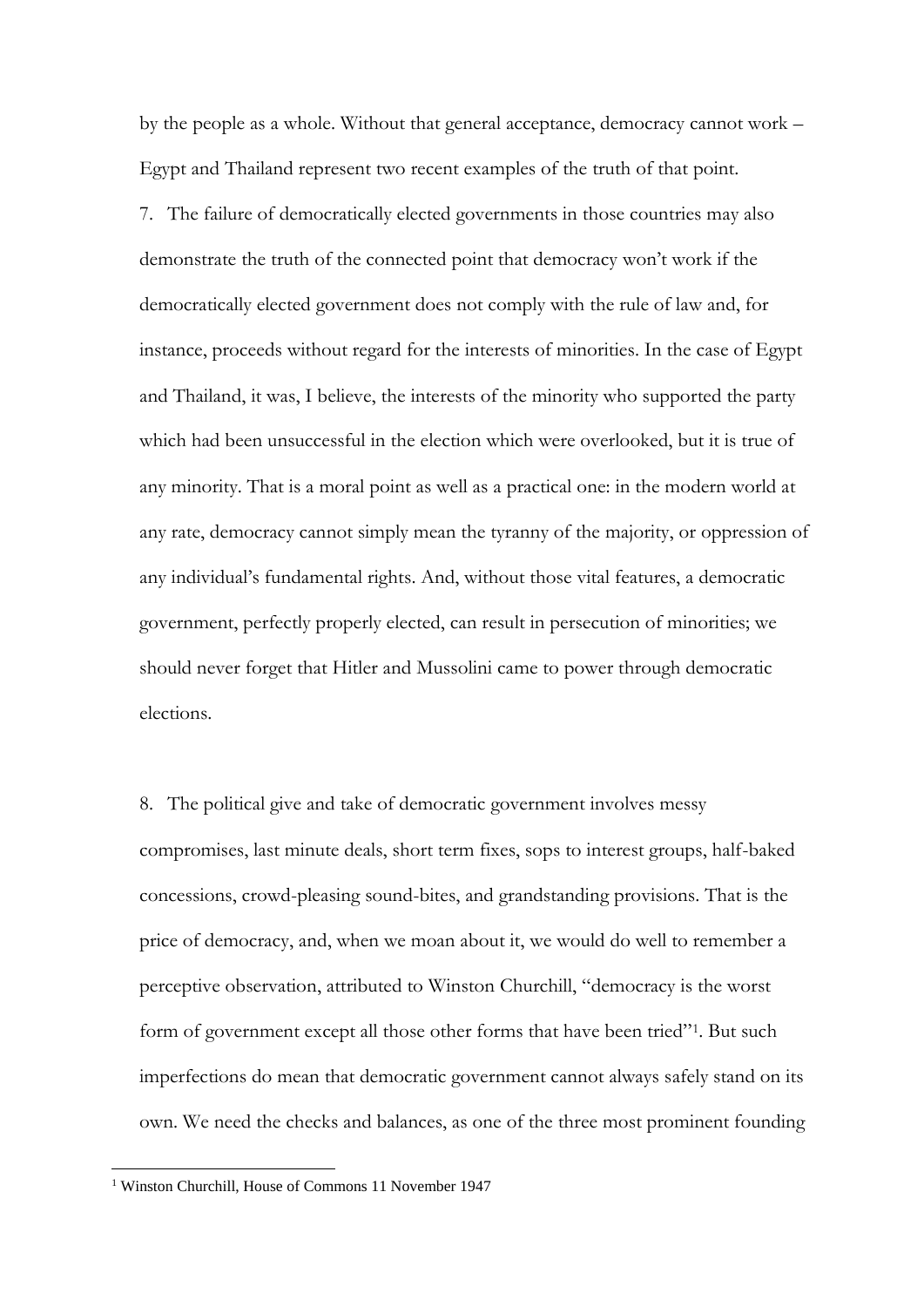fathers of the United States constitution, James Madison, famously explained nearly 240 years ago<sup>2</sup> in one of the immortal Federalist Papers.

9. Those checks and balances, which have been perhaps most faithfully worked out in the United States constitution, involve in organisational terms what the French political philosopher, Montesquieu famously characterised as the separation of powers<sup>3</sup> - a legislature (the Houses of Parliament), an executive (the Civil Service, local authorities etc) and the judiciary, all of which are separate from and independent of each other. Although Montesquieu based his idea on the British system of government and we now purport to embrace it, it is in truth both a relatively new and a not completely implemented idea in the United Kingdom. We Judges are still Her Majesty's judges, and historically the Monarch was head of the executive. Even now, the Prime Minister is the chief executive and Cabinet Ministers are senior members of the executive and yet they sit in the legislature and have a degree of control over it. However, whatever overlap there may be at the top between the executive and the legislature, judicial separation and independence remains an essential ingredient of modern democratic government – and of the UK Government in particular. 10. As long ago as 1783, when the US constitution was in its infancy, a very great English Lord Chief Justice said "The Judges are totally independent of the ministers that may happen to be, and of the King himself"<sup>4</sup> , and such judicial independence is of course essential if we are to maintain the rule of law. A person may have views,

<sup>2</sup> James Madison, *51 Federalist Papers* (6 February 1788)

<sup>3</sup> Baron de Montesquieu, *The Spirit of the Laws* (1748)

<sup>4</sup> [Lord Mansfield,](http://en.wikiquote.org/wiki/William_Murray,_1st_Earl_of_Mansfield) *Proceedings against the Dean of St. Asaph* (1783) 21 How St Tr 1040.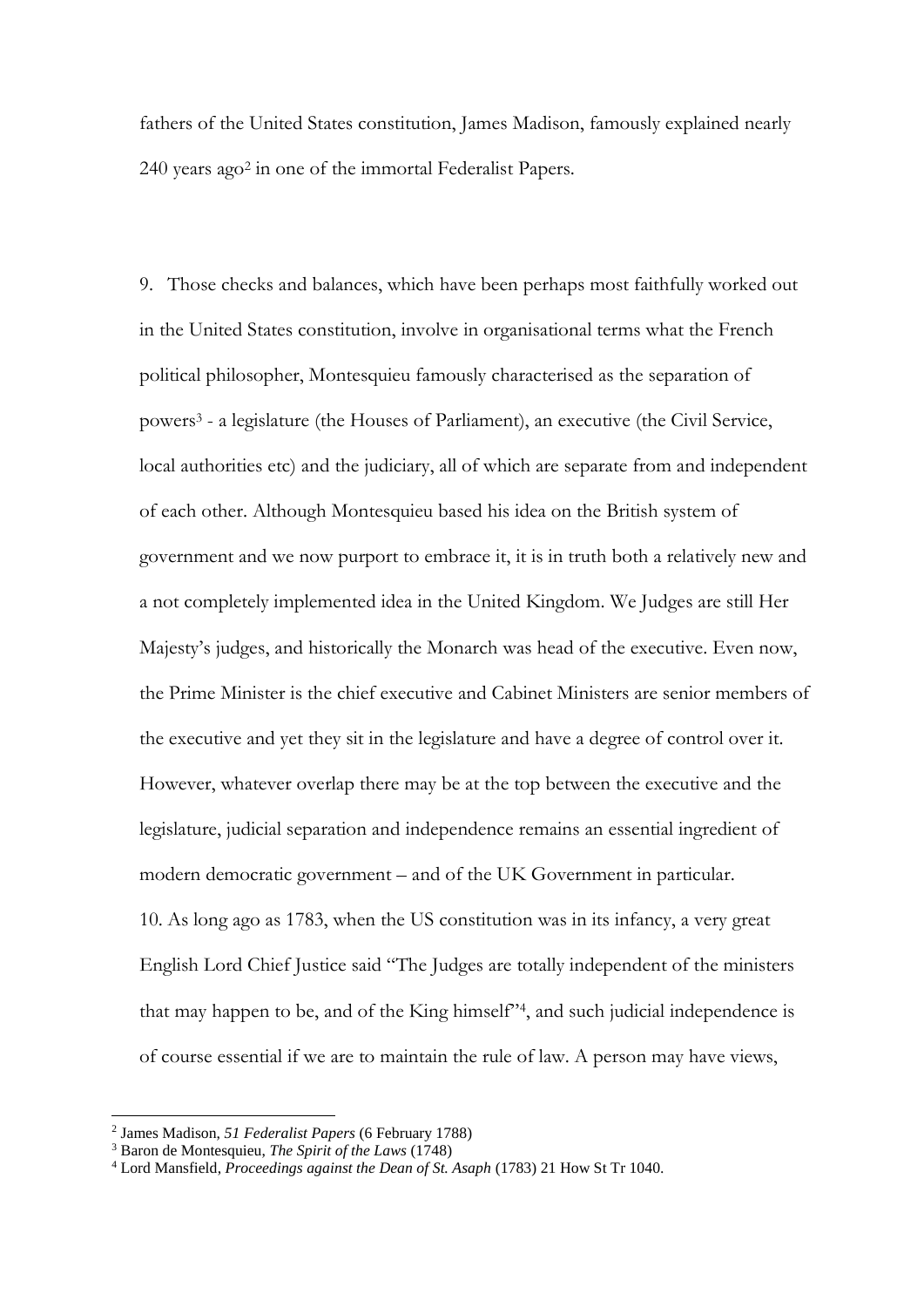even strong and well known views, but once selected to become a Judge, he or she must decide every case impartially and according to the law, and, of course free of any influence or concerns from the other branches of the government, the legislature and the executive. A modern democratic society thus needs judges who are honest, fair, independent, committed and competent.

11. Reverting to Madison's checks and balances, they went further than the separation of powers and an independent judiciary, because they were expressed to be based on his concern over "the insecurity of rights under the popular form of government" both inside the legislature and outside it, and identified the need to protect what he called "the rights of individuals, or of the minority"<sup>5</sup> . Accordingly, I suggest that pure democracy will not do on its own; it has to be combined with general acceptability, the separation of powers and judicial independence, and Madison's "rights of individuals, or of the minority".

12. Nowadays we refer to Madison's rights as human rights or fundamental freedoms, which are a vital aspect of the rule of law. But the rule of law is not so simple either. To most right-thinking people, the rule of law comprises much more than properly made laws properly administered: the contents of the laws must respect freedom of expression, freedom from torture and other fundamental freedoms and rights, such as access to justice and equality before the law. Such rights can too easily be taken for granted, but it is worth remembering that, along with the defence of the realm, the

<sup>5</sup> See footnote 7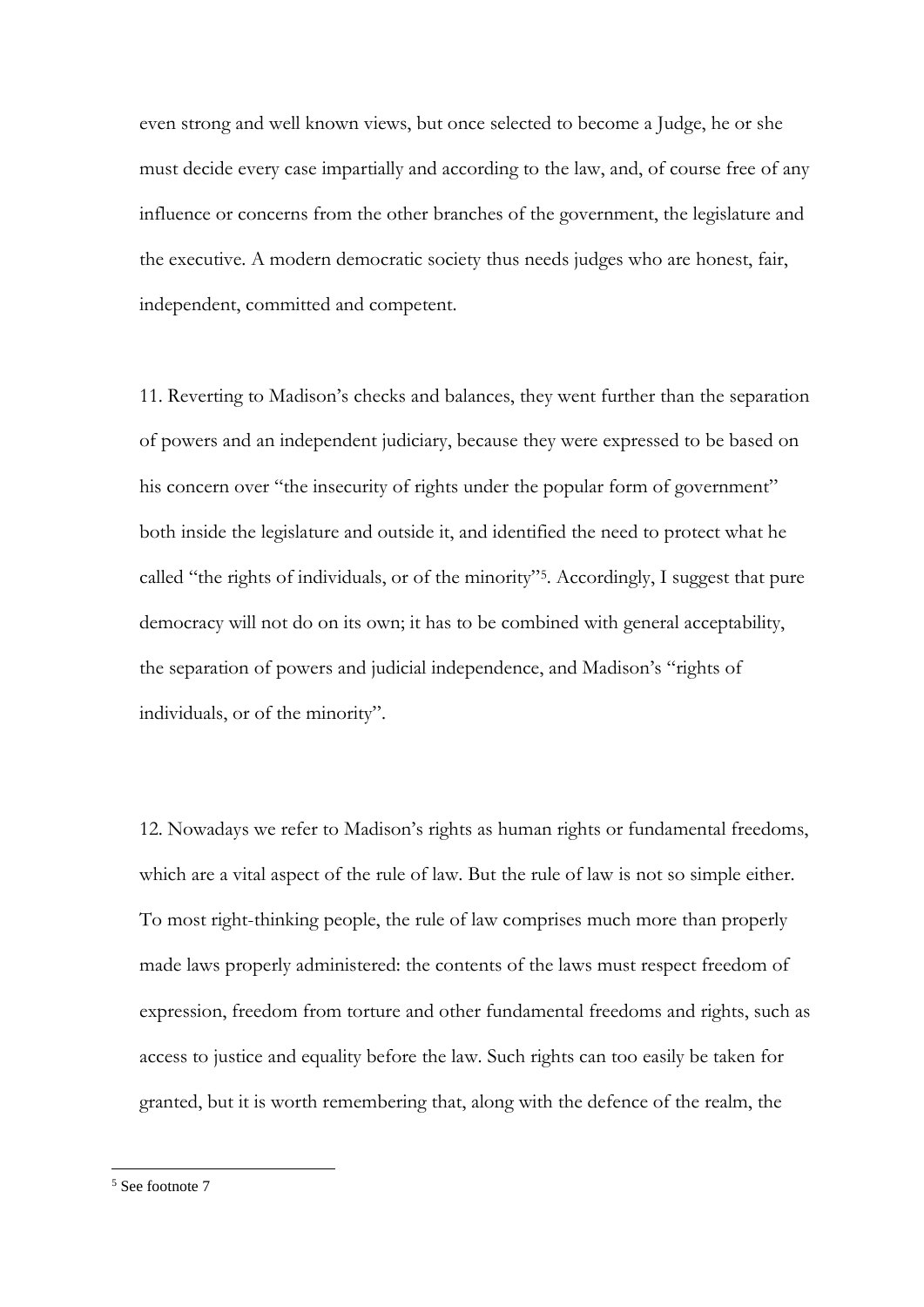rule of law is one of the two basic and entrenched roles of government. If a government does not provide those two most basic features, it is not worthy of the name, and, indeed, without defence of the realm and the rule of law, the value of all the newer services provided by the state, such as welfare, health, and education, will also be undermined.

13. But we should not kid ourselves that what we currently regard as fundamental rights and freedoms are timeless. Nobody today would condone slavery; yet, less than two hundred years ago, it had passionate and what in those days passed for respectable supporters. And 2000 years ago, at the dawn of Christianity, slavery was commonplace throughout both the civilisations in which Jesus Christ grew up, the Roman and the Jewish worlds – as was the death penalty. Even today, to European eyes, the death penalty is generally thought to be unacceptable; for instance, no state can join the EU unless it dispense with the death penalty; yet in the United States and many other democratic countries the death penalty is still legal, and, to many, morally justified.

14. However, the fact that the nature and extent of fundamental rights may change to some extent with the passage of time, or even with location, does not begin to invalidate or undermine the establishing and enforcing of fundamental rights as they are perceived to be in our time. Basic principles remain unchanged as most of the Ten Commandments, now some 3500 years old, demonstrate. And the fact that some principles may change or become refined in the future cannot mean that they are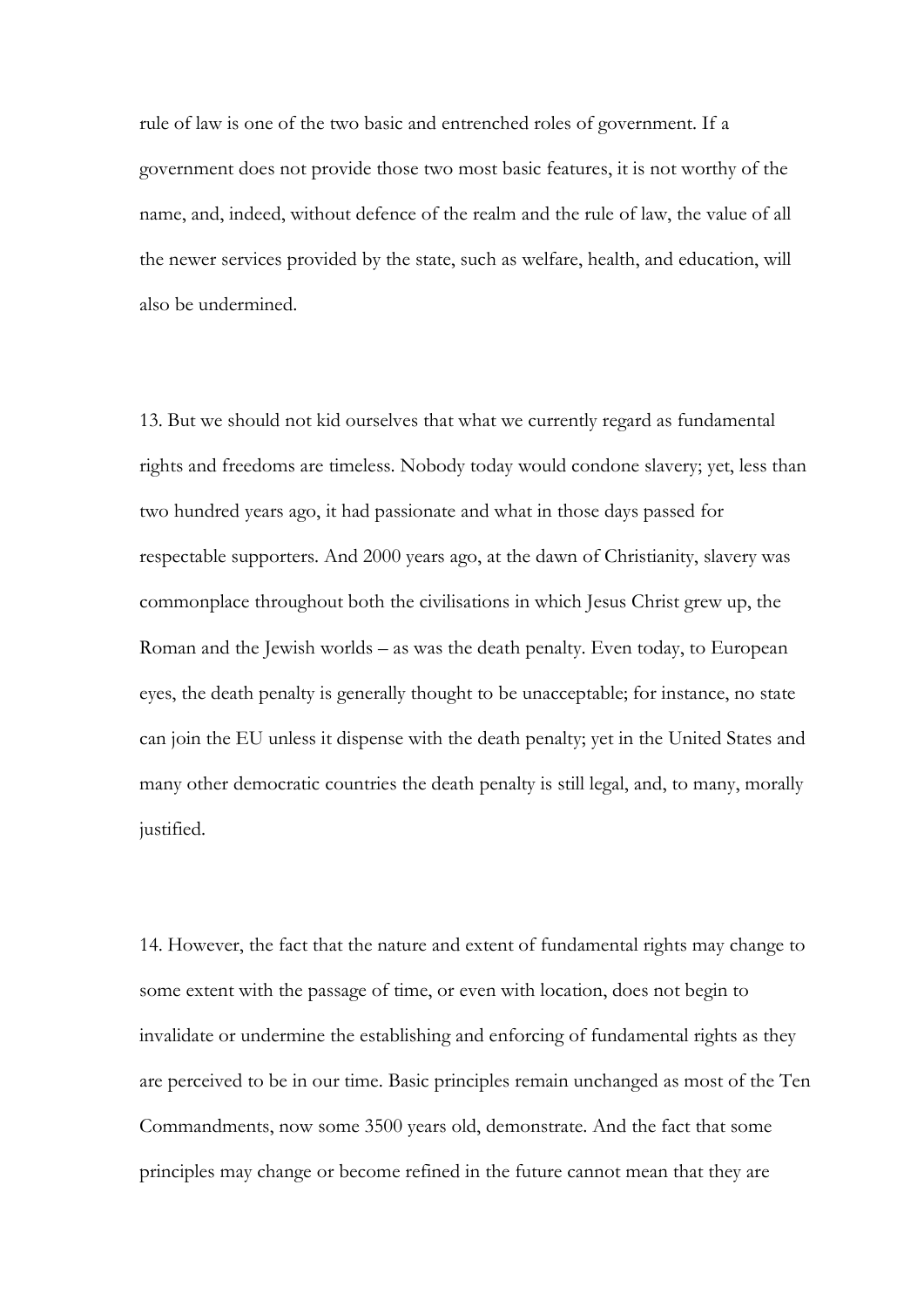invalid today. Similarly, the fact that any electoral system involves compromises does not begin to justify our turning away from democracy; the fact that perfection is unattainable has never been a reason for not trying to do the best we can.

15. So how do we ensure that democracy is combined with the rule of law? Well, an inherent feature of almost all democracies is a written constitution, by which I mean a document which contains a coherent set of fundamental rights and principles, and which cannot be altered by a simple majority of the legislature. A constitution is a check on the powers of a democratically elected legislature, a counterweight against a simple legislative majority, a principled check or balance to the democratic will of the moment. A formal constitution of this nature effectively enshrines fundamental rights into the system, and operates as a bulwark of constancy and security against the short term vagaries of public opinion, which can sometimes engulf rational discussion or overwhelm principled debate.

16. Some people say that the United Kingdom has a constitution – in documents such as Magna Carta and the Bill of Rights, and in constitutional conventions as developed in practice. But these are merely a collection of provisions which developed somewhat haphazardly to deal with specific historical events or crises, Anyway, they can all be revoked or altered by a simple majority in parliament – indeed, all but three of the sixty or so provisions of the original 1215 Magna Carta, despite being promulgated on several occasions by successive Kings (especially when they got into difficulties) in the 13<sup>th</sup> and 14<sup>th</sup> centuries, have been repealed by simple parliamentary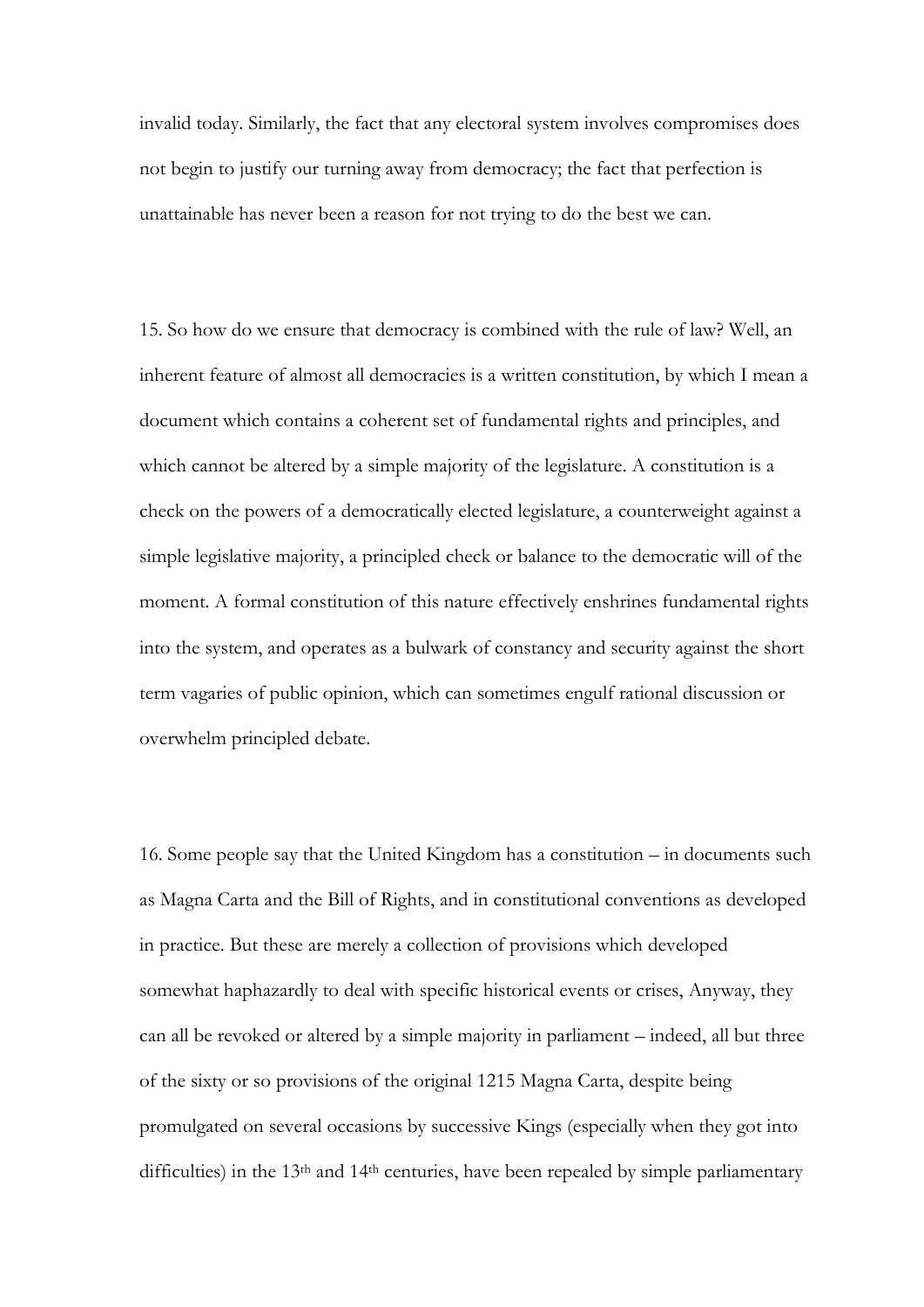statute over the past three hundred years. As a former *ex officio<sup>6</sup>* chair of the Magna Carta Trust, I would be the last person to call its importance into question, but it is not and never was a constitution.

17. In a country with a constitution, the Supreme Court (as in the US) or the Constitutional Court (as in Germany) can, indeed must, strike down legislation which has been enacted by the democratically elected parliament if the court concludes that the legislation does not comply with the Constitution. Unless and until the Constitution is changed (which in the US requires a Convention called by at least twothirds of the fifty state legislatures or a two-thirds majority vote in the Senate and in House of Representatives<sup>7</sup>), the Constitution, as interpreted and enforced by the Courts, prevails over the will of the democratically elected legislature. In a country like the UK (which is almost unique in this respect), a democracy without a constitution, we have parliamentary sovereignty: what parliament decides is the law, once it is embodied in an Act of Parliament, a Statute, which is brought into law by the Queen signing and approving it.

18. The academics debate whether it is conceivable that Parliament would enact a law which was so contrary to principle that the courts would ignore it –  $eg a$  law which prevents citizens from challenging any decision of a government department in the courts. That is a point which has even been touched on in judgments in one case in

1

<sup>6</sup> The Master of the Rolls is the *ex officio* chair of the Magna Carta Trust and I was Master of the Rolls between October 2009 and September 2012

<sup>7</sup> Article 5 of the US Constitution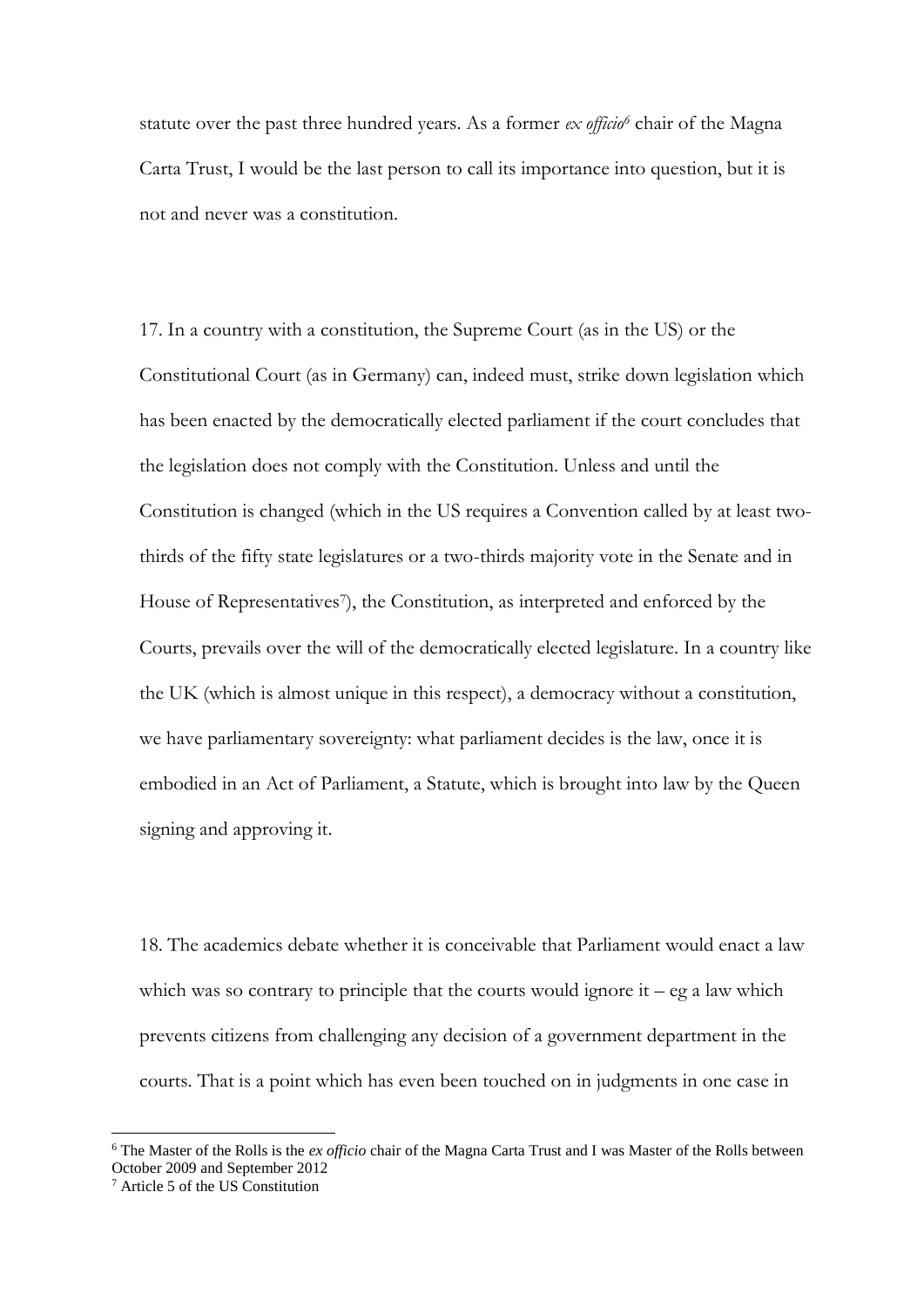the House of Lords in 2005<sup>8</sup> . I profoundly hope that it is an issue which never has to be tested, not least because, if it does, something will already have gone very wrong with our system of government. Subject to that sort of remote (I hope) possibility, the UK is a country where Parliament has ultimate power with no restraining influence, no check or balance, other than the inherent sense of propriety and moderation, and respect for individual freedoms and minority rights, which have generally permeated our public life for the past centuries.

19. James Madison's notion of checks and balances and Montesquieu's idea of the separation of powers both envisage that power is not exclusively concentrated in any one person or group of people, even in the democratically elected legislature – reflecting Lord Acton's adage that power tends to corrupt and absolute power corrupts absolutely<sup>9</sup>. Furthermore, the reach and powers of the executive branch of government has increased enormously over the past fifty years, not least because of the need to give the executive regulatory, supervisory and management functions in an increasingly complex society; accordingly, the need for citizens to be protected against abusive excessive and arbitrary actions of the executive is as great as it ever has been. Furthermore, the very fact that judges are unelected and have security of tenure means that they can make the unpopular but correct decisions which politicians with an eye on promotion, re-election and party interest, perfectly properly find it sometimes difficult to make. However, ultimately, Parliamentary sovereignty

1

<sup>8</sup> *Jackson v. HM Attorney General* [2005] UKHL 56, [2006] 1 AC 262, paras 102, 107 and 159

<sup>9</sup> Lord Acton, in a [letter to Bishop Mandell Creighton, 5 April 1887,](http://history.hanover.edu/courses/excerpts/165acton.html) *Historical Essays and Studies*, edited by JN Figgis and RV Laurence (Macmillan, 1907)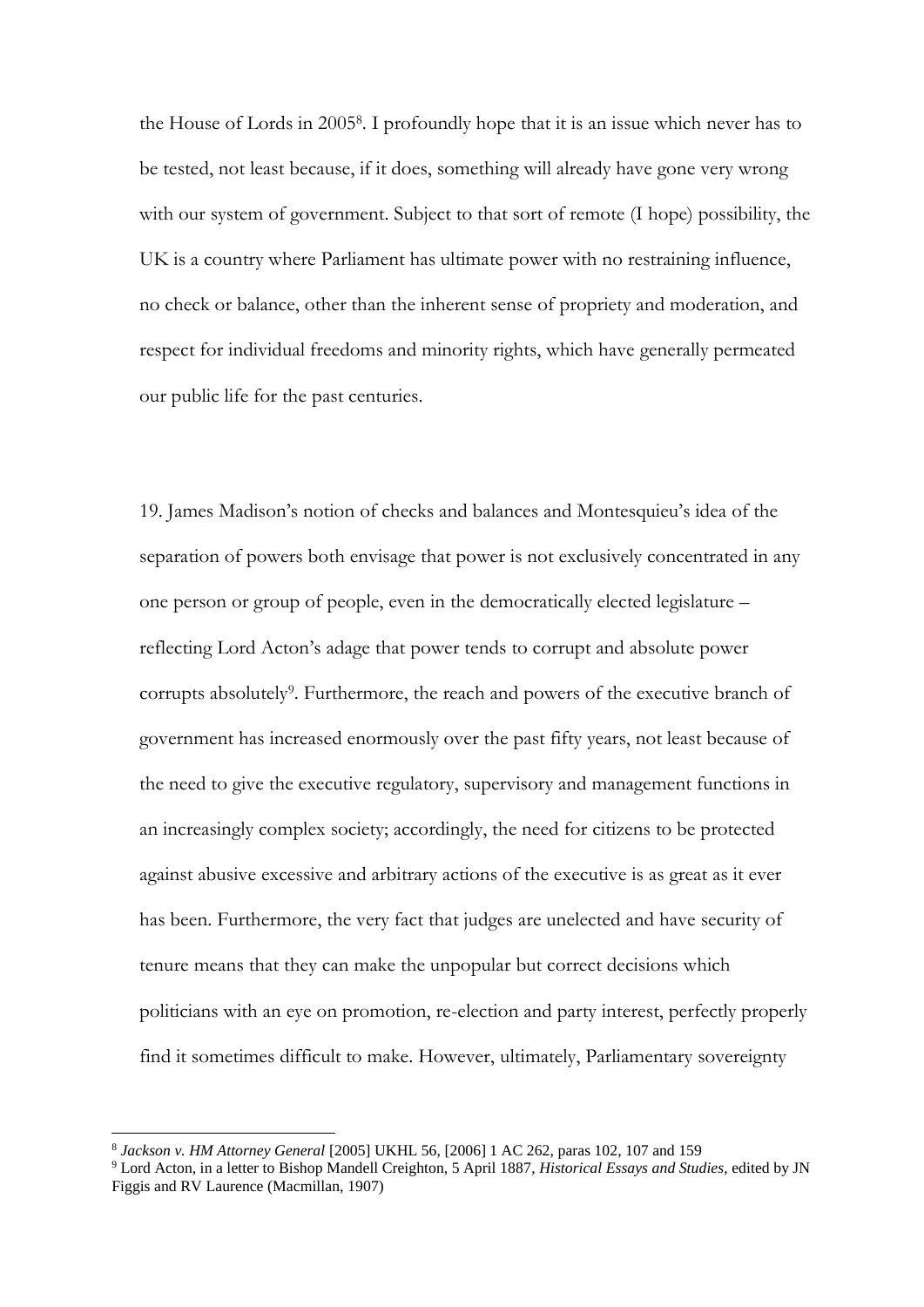means that if the legislature feels strongly enough about the issue, it can reverse or modify the judges' decision. Further, the fact that we are not elected means that judges must be circumspect about exercising their powers. In that connection, the media obviously have an important part to play – ensuring that we do not get too big for our boots, and, it is at least to be hoped, exercising their powers in a responsible way too.

20. Irrespective of whether or not a country has a constitution, the role of the courts is therefore crucial in a democracy which is run in accordance with the rule of law. And that is particularly true in relation to rights granted to citizens against the state, whether under a constitution or in another document. It is no good granting people rights if they cannot get legal advice as to those rights, if they cannot get access to impartial fair and competent judges to decide on their rights, if they cannot get professional legal representation before those judges to claim those rights, and if they cannot get effective enforcement procedures in respect of any judgment based on those rights – ie if they cannot get access to justice.

21. It is arguably worse to have a constitution or other statutes which purport to bestow rights and freedoms on citizens if those rights and freedoms are unenforceable than it is not to grant the rights and freedoms at all. At least refusing to grant the rights is honest, and people know where they stand; if a government grants people rights which they cannot enforce, they do not know where they stand, and the government and the rule of law are brought into disrepute. So, given that a civilised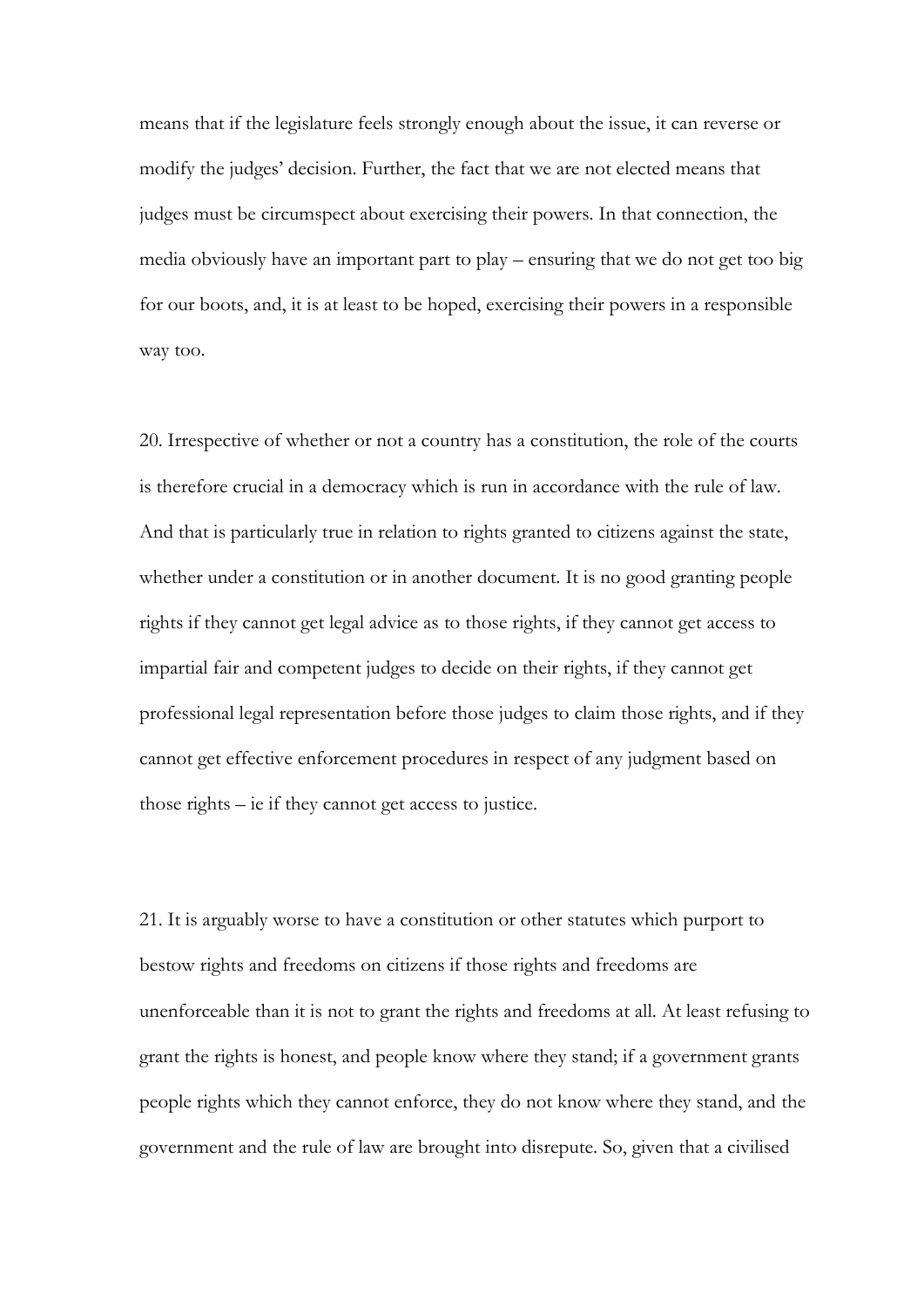modern society grants people rights and freedoms, they must be able to enforce them, and the only sensible way in which a right or freedom can be vindicated and enforced is through the courts.

22. However, that in turn means that, as some sections of the British press would put it, "unelected judges flout the democratic will of parliament". And that is indeed what happens in the United States and other countries with a constitution. The democratically elected Senate and the democratically elected House can pass a bill, which is then approved by the democratically elected President, but which is then quashed by the unelected Supreme Court on the ground that it is inconsistent with the Constitution. It is a relatively commonplace event in almost all countries – because almost all countries have a constitution. But in terms of United Kingdom domestic law, it has never been thought to be open to a court to question, let alone to overturn, an Act of Parliament, because we have no constitution.

23. So I suppose that there is a powerful argument for saying that the UK is actually more genuinely democratic than the US. For instance, it would be unthinkable for a UK court to overrule parliament's general ban on any member of the public having a handgun. The new powers which we do have are to declare that a statute passed by parliament is inconsistent with the European Convention or to override a statute which does not comply with EU law. But we judges only have those powers because parliament gave it to us in a statute, and what parliament has given, parliament can take away. Nonetheless, when judges decide that what parliament has decided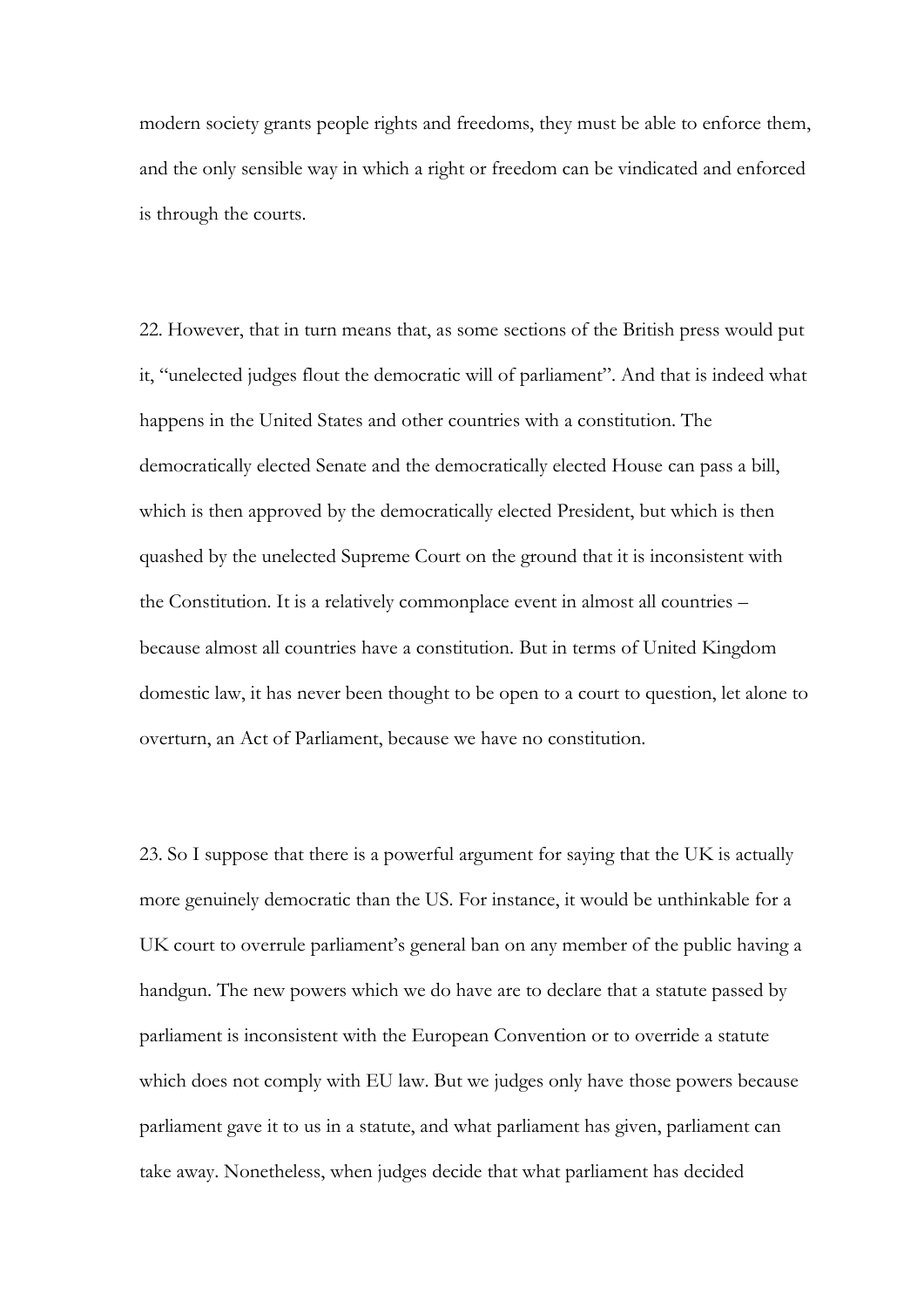conflicts with the European Convention, the British newspapers don't hold back criticising us for thwarting the democratic will – at least when they don't like our decisions. But perhaps particularly in a country without a constitution, a real and independent role for the Judges is vital to preserve the rule of law, to ensure that there is no tyranny of the majority, to avoid a monopoly or undue concentration of power, and to help provide the necessary checks and balances.

24. While the United Kingdom has no constitution, in a typically understated and almost half-hearted we are now developing a sort of quasi-constitution for a number of reasons. First, through signing up to the European Convention on Human Rights in 1951 and then incorporating it in our domestic law in the Human Rights Act 1998. That means that Judges in the UK can now give effect to many of the fundamental rights which are enshrined in most constitutions. So if a decision of the executive infringes someone's human rights, the courts can quash it, and the common law, that it the law developed by the judges, has to be adjusted to accommodate such rights. So new life has been breathed into the law, with proper recognition for the first time to fundamental rights such as respect for privacy<sup>10</sup> and freedom of expression<sup>11</sup>.

25. So far as Acts of Parliament are concerned, the 1998 Act enables the judges to give effect to human rights in two alternative ways. The first is by doing our best to interpret all legislation so that it complies with the Convention, and this extends to

<sup>10</sup> Article 8 of the Convention

 $11$  Article 10 of the Convention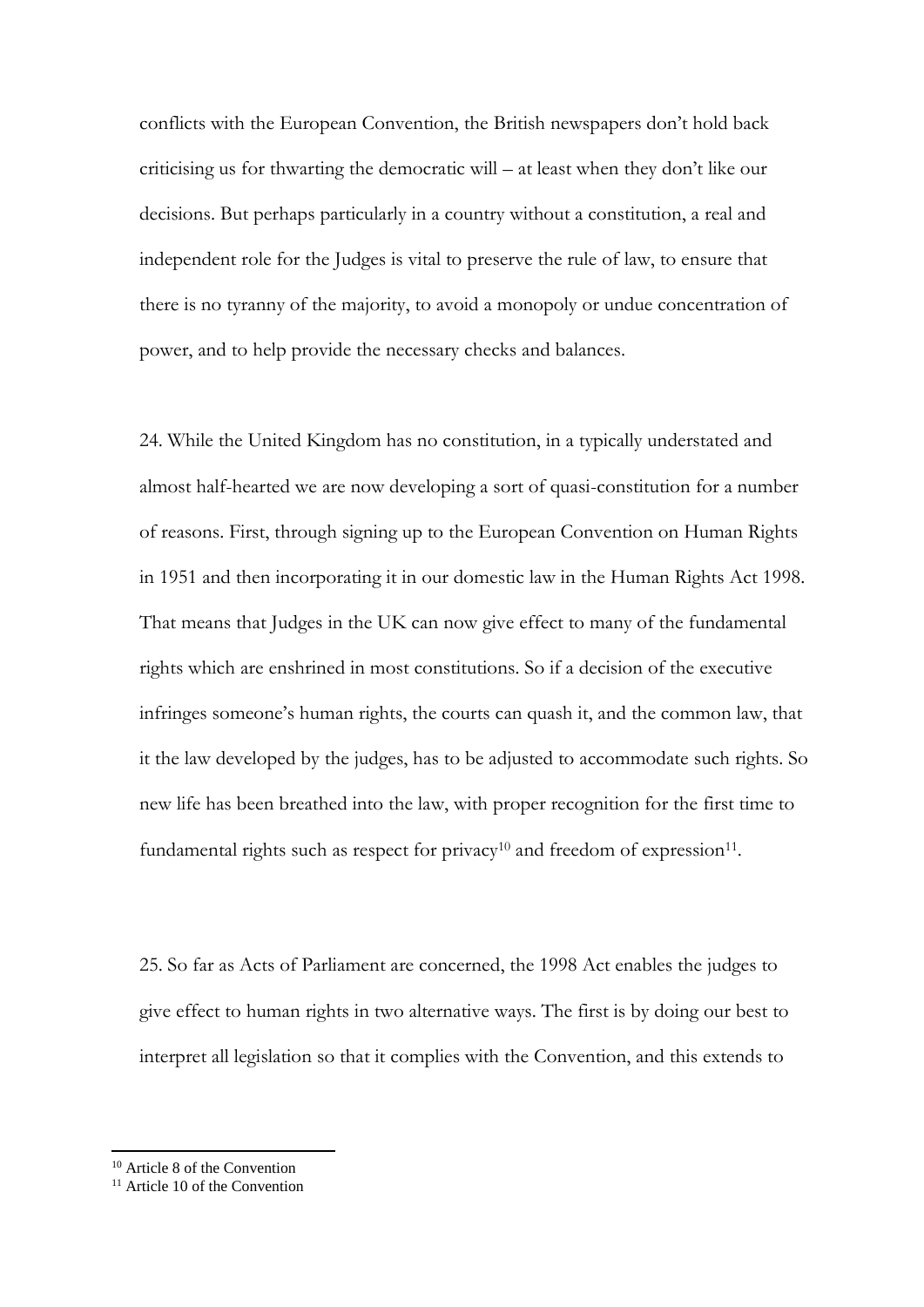fairly creative interpretation<sup>12</sup>. The second way only arises if the first cannot be achieved: we declare the legislation to be incompatible with the Convention13. But the Human Rights Act 1998 does not create a constitution: parliament is still sovereign, and the 1998 Act could be repealed by a normal vote in the Houses of Parliament. Further, unlike in most countries with a Constitution, UK judges cannot override or quash a statute: a declaration of incompatibility means that the statute remains in force unless and until Parliament amends it – which it is only fair to record, has happened every time such a declaration was made - except once.

26. Up to now, at least in the national media and in the Westminster Parliament, Human Rights, and to a lesser extent EU law, have been the headline-catching reason for UK courts, particularly the Supreme Court, becoming more like a constitutional court. But, as you and I know, there are other reasons, which are at least as significant and which are far less likely to be reversed, indeed are in the process of being extended. I refer of course to the devolution of legislative power from the UK parliament in Westminster, elected by a UK-wide franchise, to assemblies in the capitals of Wales, Scotland and Northern Ireland, elected by the residents of those parts of the UK. One of the institutional changes wrought by this fundamental change in our constitutional arrangements is that the Supreme Court now has the power to decide whether legislation passed, or to be passed, by the devolved assemblies is, or would be, within their powers. Thus, although we still have no power to declare legislation passed by the Westminster Parliament to be unlawful or

<sup>12</sup> Section 3 of the 1998 Act – see *[Ghaidan v. Godin-Mendoza](http://www.bailii.org/uk/cases/UKHL/2004/30.html)* [2004] UKHL 30, [2004] 2 AC 557

<sup>&</sup>lt;sup>13</sup> Section 4 of the 1998 Act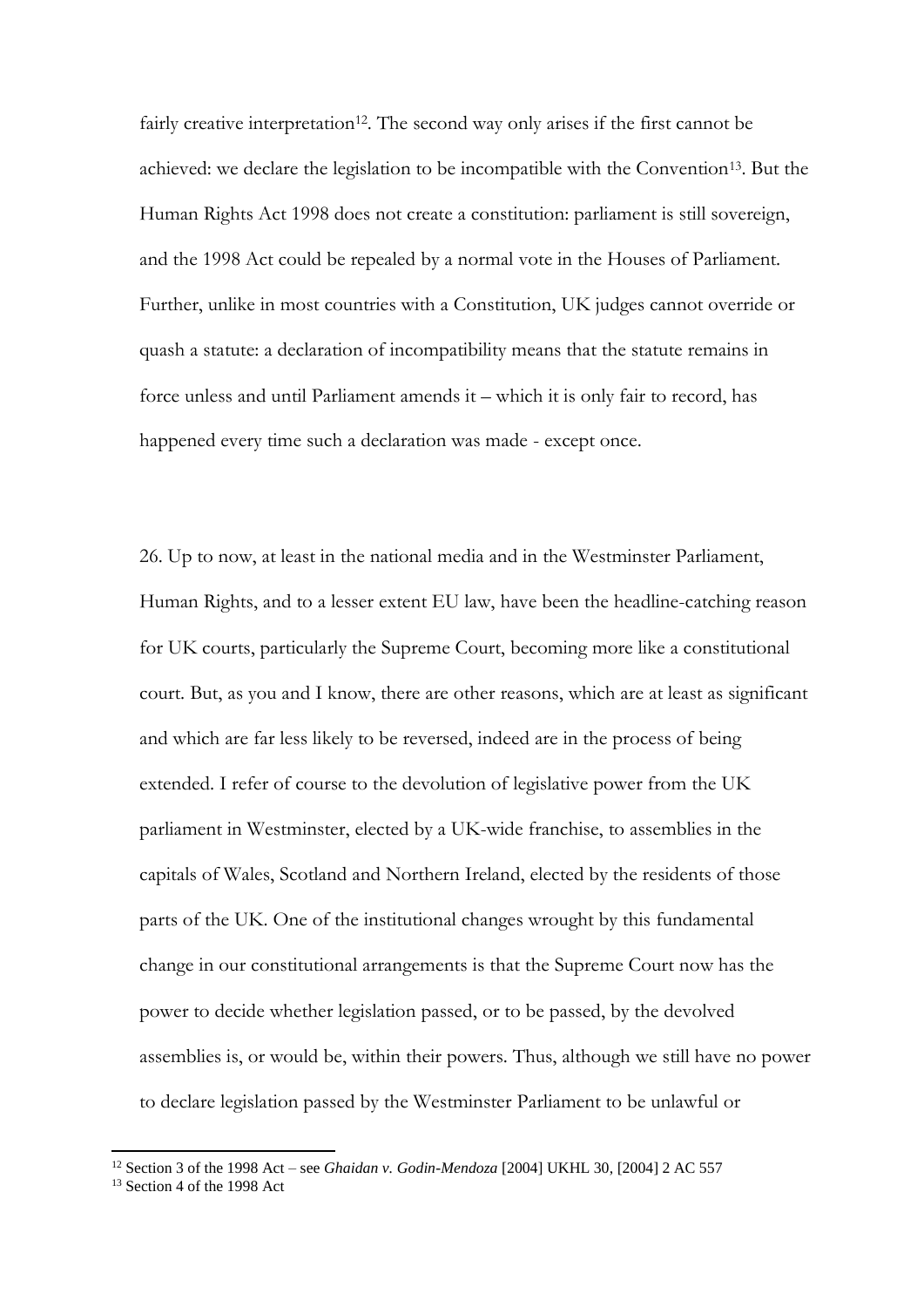unconstitutional, we do have that power in relation to devolved legislation, and if, as seems quite probable, the pace of devolution increases, this power looks likely to become more relevant.

27. As most of you will know, in relation to Wales, we have decided two references, both made by the Attorney General for England and Wales, and we have reserved judgment on a third. The third reference was made by the Counsel General for Wales, who addressed us on all three references. In the two decided cases, we ruled on the validity of proposed legislation relating to powers given to Welsh local authorities<sup>14</sup> and legislation seeking to fix agricultural wages<sup>15</sup>, and both were held to be within the powers of the Welsh Ministers. And we have yet to rule on a bill whose purpose is to enable the NHS to recover the cost of treating asbestosis victims from employers' insurers.

28. It is right to mention one issue which arises from devolution, namely the absence of a specifically Welsh Judge in the Supreme Court. The First Minister has quite reasonably and understandably proposed that we should now have a Welsh Judge in the same way as we always have a Scottish Judge and a Northern Irish Judge. It is important to emphasise, however, that the Constitutional Reform Act 2005 specifies that the constitution of the Supreme Court must be such as to "ensure that between

<sup>14</sup> *Local Government Byelaws (Wales) Bill 2012 - Reference by the Attorney General for England and Wales* [2012] UKSC 53

<sup>&</sup>lt;sup>15</sup> Agricultural Sector (Wales) Bill – [Reference by the \(Attorney General for England and Wales](http://www.bailii.org/uk/cases/UKSC/2014/43.html) [2014] UKSC [43](http://www.bailii.org/uk/cases/UKSC/2014/43.html)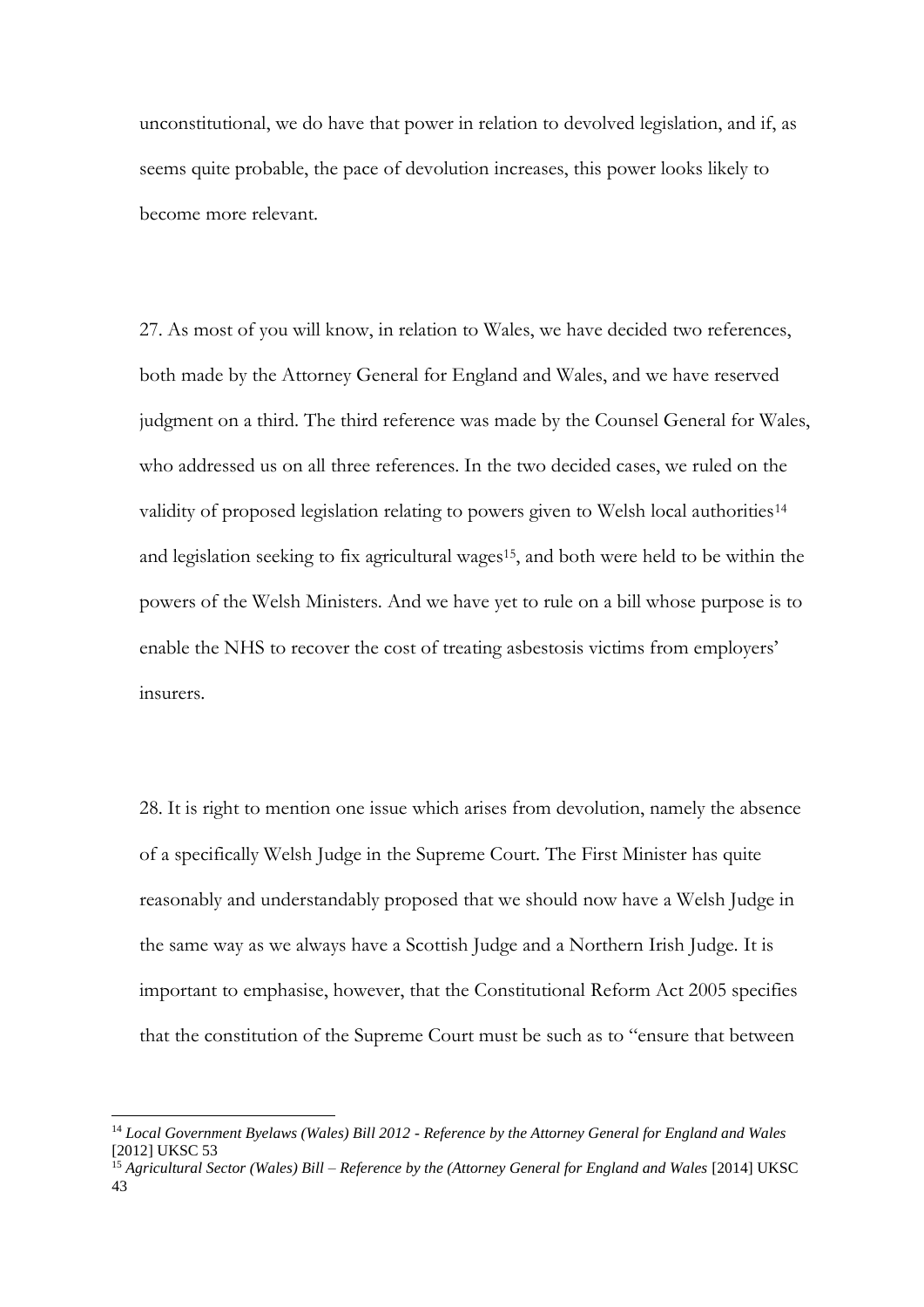them the judges will have knowledge of, and experience of practice in, the law of each part of the United Kingdom". So it is concerned with expertise not nationality, but that does not, I accept, answer the concern. When I last spoke publicly on this issue, I made two points. First, I said that so long as we had no Welsh Justice, I would do my best to ensure that we co-opted one on any Welsh reference. I have stuck to that, and, with John Thomas as Lord Chief Justice the exercise has been relatively easy – I say "relatively", as it is one thing to identify him as the Judge, but another thing to find a couple of free days in his diary. Secondly, I said that I thought that there was an insufficient body of specifically Welsh law to justify the appointment of a Welsh Judge. However, I acknowledge that there is much to be said for the view that the position is changing, and that it may be changing fast. I should also mention that, when the decision comes to be made, it is not mine alone, but that of the selection panel.

29. I have discussed the increasingly quasi-constitutional role that the courts have been playing in the light of the growth of judicial review, the Human Rights Act and EU law, and how this is particularly true of the Supreme Court, with its additional and real constitutional powers in relation to devolved governments. I have also said that it would be inappropriate for a judge to discuss publicly the consequences of the recent Scottish referendum, or indeed any proposals with regard to the EU or the Convention, save insofar as they relate to the rule of law. However, there is no disputing that the implications of the Scottish referendum are likely to be significant in various ways, and in particular as to the basis upon which we are governed. Similarly, the effect of the Convention over the past fourteen years has been similar to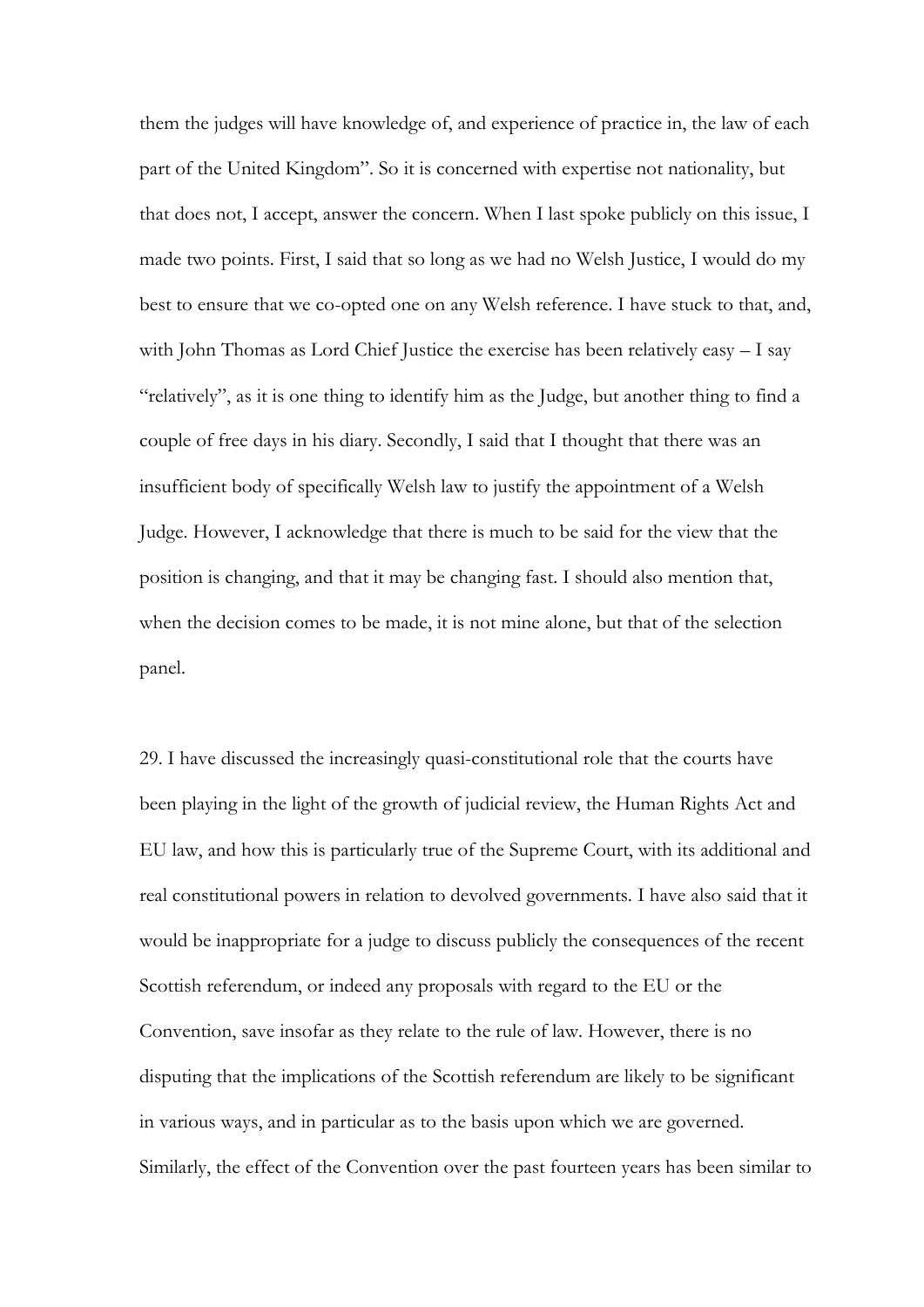that of a set of constitutional rights, and implementation of the Conservative party's recent proposals, as I understand them, would not change that feature. In these circumstances, I think it is not inappropriate to raise the question, and I emphasise that it is genuinely no more than raising the question, of whether the time has come for the United Kingdom to have a constitution.

30. The most basic and simple argument against a constitution, and it is no less formidable for being simple, is that we have managed very well for many centuries without a constitution, so why mend it if it ain't broken? It is beguiling to invoke the existence of successful constitutions of other countries, but it is plain that what works very well in one country may not take root successfully in another. The British constitutional system has developed on a piecemeal basis, and to impose a written constitution on such a system is, some may think, a questionable exercise: it could be said to risk forcing an inherently flexible system into an artificial straightjacket.

31. It is also fair to say that a constitution is no absolute guarantor of the rule of law. A country can have the most admirable constitution, but, as I have mentioned, if it is merely a piece of paper whose terms cannot be enforced by citizens through the courts, it is a sham - and perhaps leads to a situation which is even worse than one with no constitution and no rights. But, more to the point, a constitution, even of it is fully enforceable, will not guarantee the rule of law, in that it cannot stop a revolution or a *coup d'etat*. It is interesting to note that, at least so far, no modern European constitution has survived for 200 years: the longest survivor is, I believe, the Danish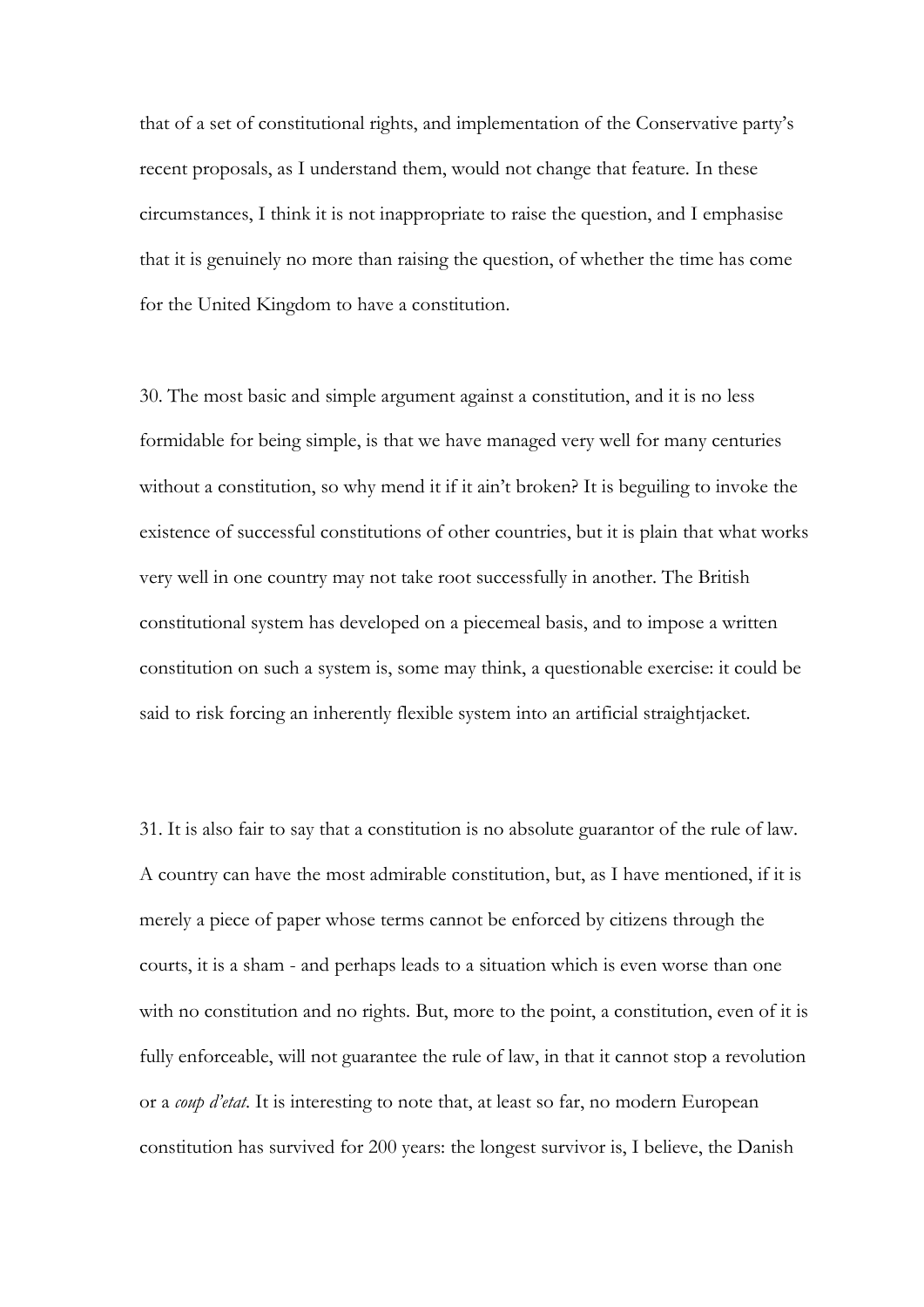*Kongelov*, which came into force in 1665 and lasted till 1849, and it is noteworthy that it was a somewhat autocratic document, placing enormous power in the hands of the King16. As is the case with democracy, the rule of law, with or without a constitution, is not possible unless the legal system is generally acceptable and credible so far as the broad mass of citizens are concerned. Accordingly, those against a UK constitution can perfectly fairly point out that our system has lasted since 1689 without a revolution or a constitution, whereas no other European country can point to such stability even though most of them have enjoyed more than one constitution over that period.

32. But there are powerful arguments the other way. First, we are in a new world whose increasing complexity appears to require virtually every activity and organisation to have formal rules as to how it is to be run and to work, and there is no obvious reason why that should not apply to the most important organisation of the lot. Secondly, we are now in what to some people might seem to be in an unsatisfactory position with an international treaty, as interpreted by an international court, namely the European Convention on Human Rights, acting as a semiconstitution. Further, if we had a constitution, this would presumably have primacy over decisions of the Human Rights Court in Strasbourg and even those of the EU Court in Luxembourg. Accordingly where those decisions appeared to be inconsistent with any fundamental constitutional principles, those principles would prevail. At the moment, without an overriding constitution, it is very difficult for a UK court to

<sup>16</sup> See Geoffrey Parker, *Global Crisis War, Climate Change and Catastrophe in the Seventeenth Century* (2013), Chapter 8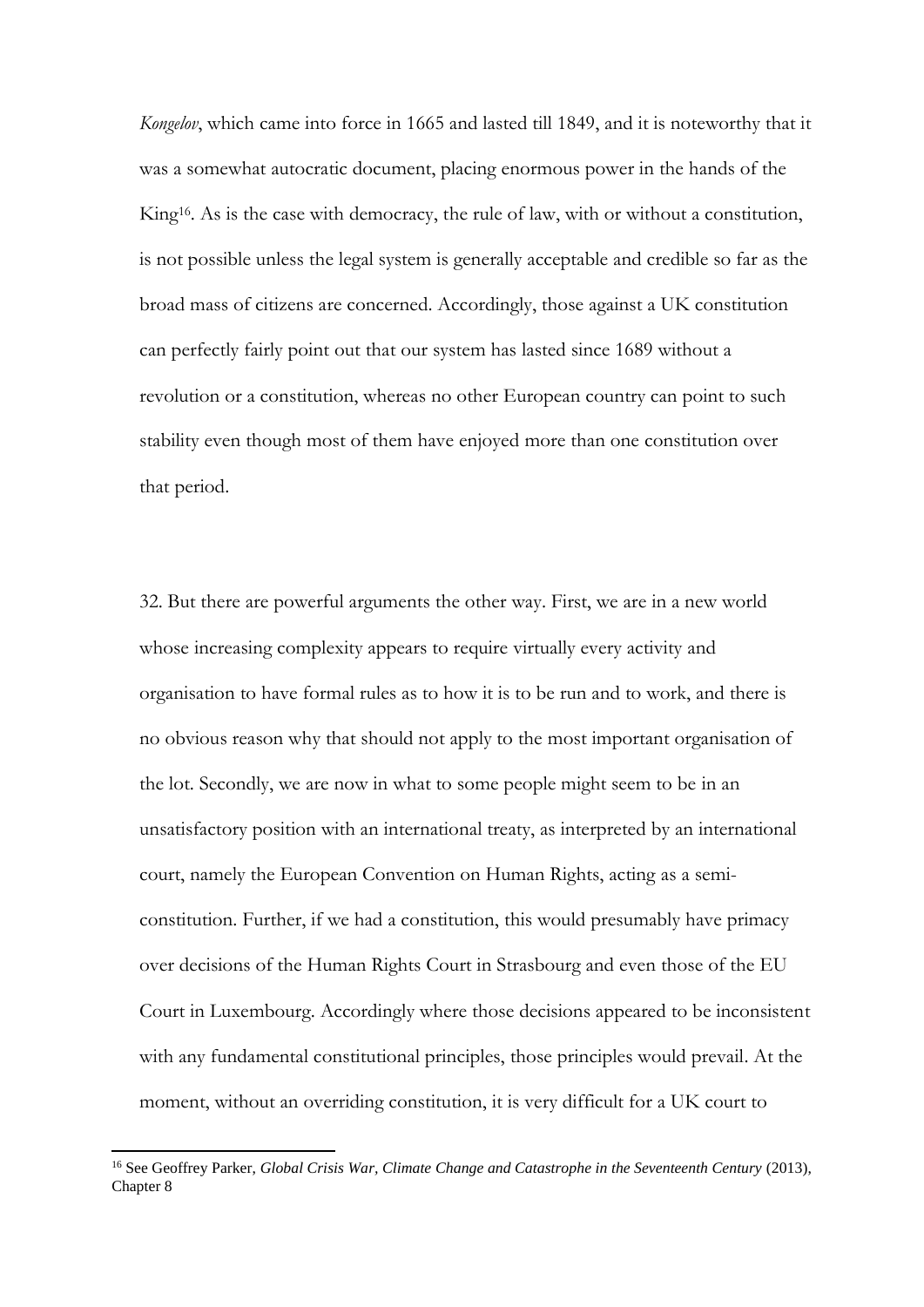adopt such an approach<sup>17</sup>, but it is an approach which, for instance, the German Constitutional Court has shown itself quite ready to take when appropriate.

33. It is easily understandable why the anti-constitution argument based on the status quo – better the devil you know – has so far held sway. We have a proud and successful history with a pragmatic, rather than principled, approach to law and legal systems, and we have managed pretty well without a constitution. But times change, and the fact that we managed well without a constitution in a very different world from that which we now inhabit may be a point of limited force when applied to the present. So long as things remained much the same, the argument based on the status quo was hard to resist. However, if, and it is a big "if" which is ultimately a political decision, our system of government is going to be significantly reconsidered and restructured, there is obviously a more powerful case for a written constitution. Writing a constitution may help focus minds on the details of the restructuring, and, once the restructuring has occurred, a new formal constitution should provide the new order with a clarity and certainty which may otherwise be lacking. On the other hand, it remains the case that grafting a written constitution onto our pragmatic system would almost inevitably involve something of a leap in the dark, and many people may fear that it would turn out to be a classic example of a well-intentioned innovation which had all sorts of unintended and undesired consequences.

1

<sup>17</sup> See See eg R (*HS2 Action Alliance Ltd) v Secretary of State for Transport* [2014] UKSC 3, [2014] 1 WLR 324, paras 196-211